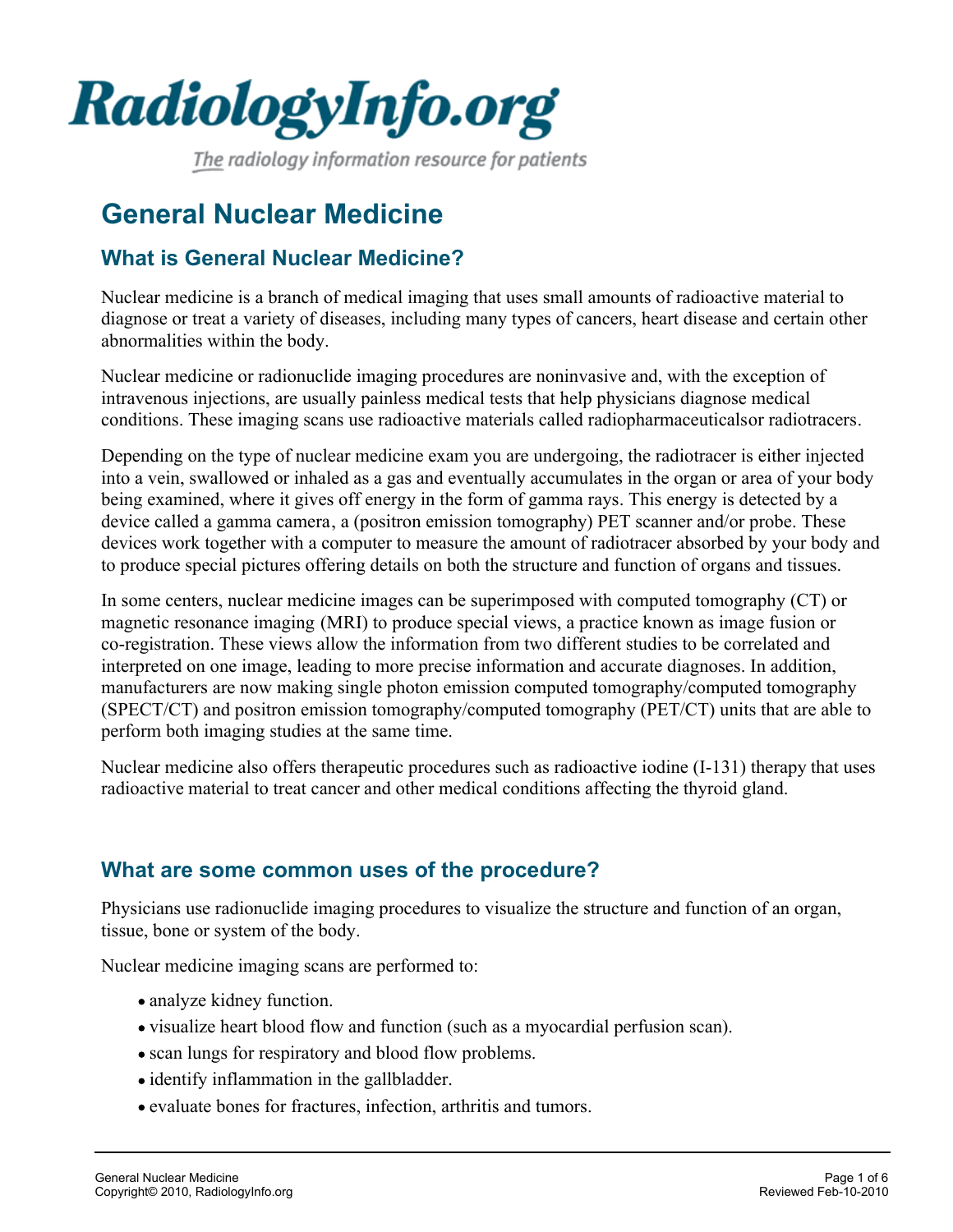- determine the presence or spread of cancer in various parts of the body.
- identify bleeding into the bowel.
- locate the presence of infection.
- measure thyroid function to detect an overactive or underactive thyroid.
- investigate abnormalities in the brain, such as seizures, memory loss and abnormalities in blood flow.
- localize the lymph nodes before surgery in patients with breast cancer or melanoma.

In children, nuclear medicine is also used to:

- investigate abnormalities in the esophagus, kidneys and intestines.
- evaluate the openness of tear ducts and shunts in the brain and heart.

Nuclear medicine therapies include:

- Radioactive iodine (I-131) therapy used to treat hyperthyroidism (overactive thyroid gland, for example, Graves' disease) and thyroid cancer.
- Radioactive antibodies used to treat certain forms of lymphoma (cancer of the lymphatic system).
- Radioactive phosphorus (P-32) used to treat certain blood disorders.
- Radioactive materials used to treat painful tumor metastases to the bones.
- I-131 MIBG (radioactive iodine laced with metaiodobenzylguanidine) used to treat adrenal gland tumors in adults and nerve tissue tumors in children.

# **How should I prepare?**

You may be asked to wear a gown during the exam or you may be allowed to wear your own clothing.

Women should always inform their physician or technologist if there is any possibility that they are pregnant or if they are breastfeeding their baby. See the Safety page www.RadiologyInfo.org/en/safety/ for more information about pregnancy and breastfeeding related to nuclear medicine imaging.

You should inform your physician and the technologist performing your exam of any medications you are taking, including vitamins and herbal supplements. You should also inform them if you have any allergies and about recent illnesses or other medical conditions.

Jewelry and other metallic accessories should be left at home if possible, or removed prior to the exam because they may interfere with the procedure.

You will receive specific instructions based on the type of scan you are undergoing.

See the Radioactive iodine (I-131) therapy page (www.RadiologyInfo.org/en/info.cfm?pg=radioiodine) for instructions on how to prepare for the procedure.

### **What does the equipment look like?**

Most nuclear medicine procedures are performed using a gamma camera, a specialized camera encased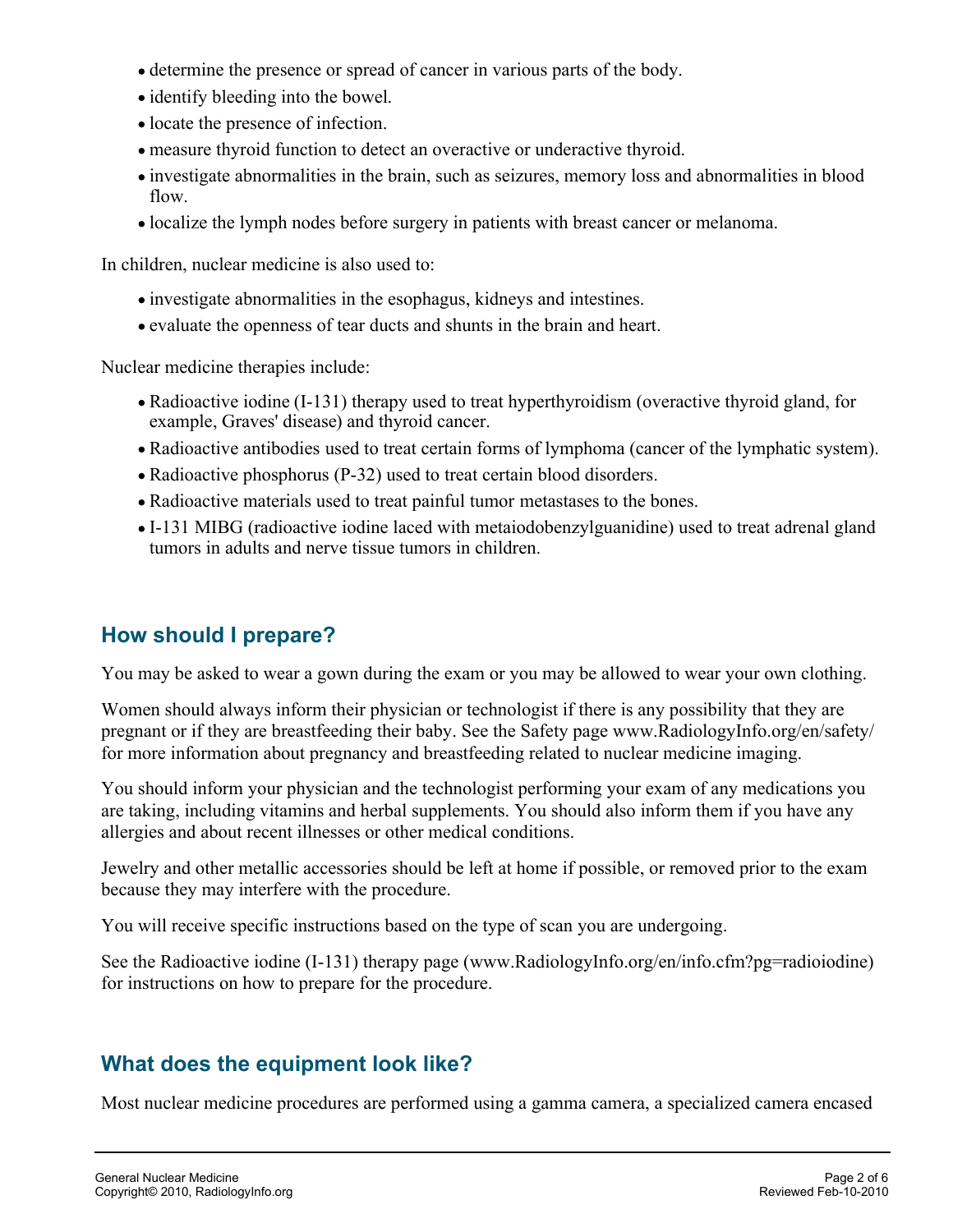in metal that is capable of detecting radiation and taking pictures from different angles. It may be suspended over the examination table or it may be beneath the table. Often, gamma cameras are dual-headed with one camera above and one camera beneath the table. The camera could also be located within a large, doughnut-shaped scanner similar in appearance to a computed tomography (CT) scanner. In some imaging centers, the gamma camera is located beneath the exam table and out of view. Some cameras can rotate around the body and produce more detailed images, referred to as Single Photon Emission Computed Tomography (SPECT).

A positron emission tomography (PET) scanner is a large machine with a round, doughnut shaped hole in the middle, similar to a CT or MRI unit. Within this machine are multiple rings of detectors that record the emission of energy from the radiotracer in your body.

A computer aids in creating the images from the data obtained by the camera or scanner.

A probe is a small hand-held device resembling a microphone that can detect and measure the amount of the radiotracer in a small area of your body.

There is no specialized equipment used during radioactive iodine therapy, but the technologist or other personnel administering the treatment may cover your clothing and use lead containers to shield the radioactive material you will be receiving.

# **How does the procedure work?**

With ordinary x-ray examinations, an image is made by passing x-rays through your body from an outside source. In contrast, nuclear medicine procedures use a radioactive material called a radiopharmaceutical or radiotracer, which is injected into your bloodstream, swallowed or inhaled as a gas. This radioactive material accumulates in the organ or area of your body being examined, where it gives off a small amount of energy in the form of gamma rays. A gamma camera, PET scanner, or probe detects this energy and with the help of a computer creates pictures offering details on both the structure and function of organs and tissues in your body.

Unlike other imaging techniques, nuclear medicine imaging studies are less directed toward picturing anatomy and structure, and more concerned with depicting physiologic processes within the body, such as rates of metabolism or levels of various other chemical activity. Areas of greater intensity, called "hot spots", indicate where large amounts of the radiotracer have accumulated and where there is a high level of chemical activity. Less intense areas, or "cold spots", indicate a smaller concentration of radiotracer and less chemical activity.

In radioactive iodine (I-131) therapy, radioactive iodine (I-131) is swallowed, absorbed into the bloodstream in the gastrointestinal (GI) tract and concentrated from the blood by the thyroid gland where it destroys cells within that organ.

# **How is the procedure performed?**

Nuclear medicine imaging is usually performed on an outpatient basis, but is often performed on hospitalized patients as well.

You will be positioned on an examination table. If necessary, a nurse or technologist will insert an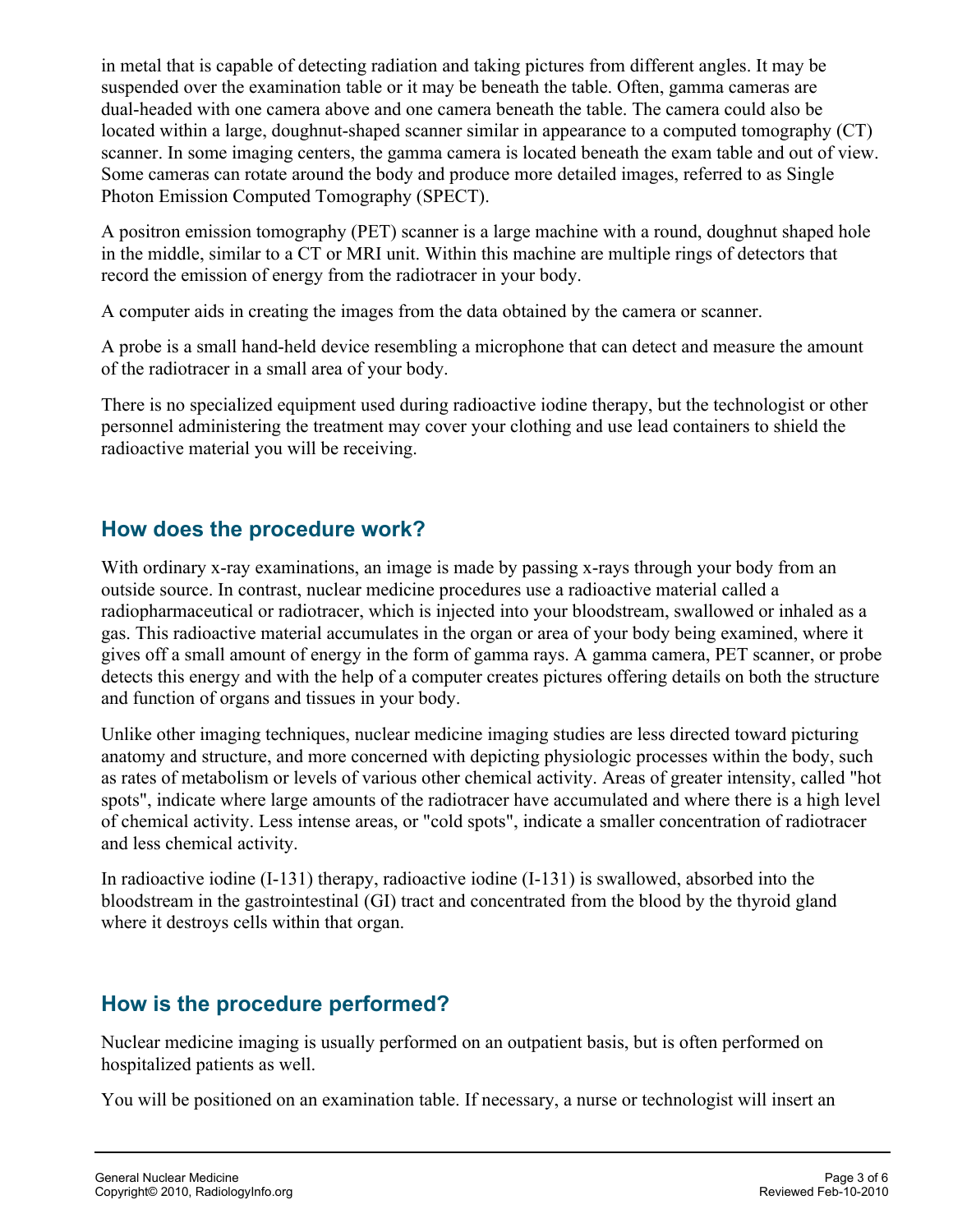intravenous (IV) line into a vein in your hand or arm.

Depending on the type of nuclear medicine exam you are undergoing, the dose of radiotracer is then injected intravenously, swallowed or inhaled as a gas.

It can take anywhere from several seconds to several days for the radiotracer to travel through your body and accumulate in the organ or area being studied. As a result, imaging may be done immediately, a few hours later, or even several days after you have received the radioactive material.

When it is time for the imaging to begin, the gamma camera will take a series of images. The camera may rotate around you or it may stay in one position and you will be asked to change positions in between images. While the camera is taking pictures, you will need to remain still for brief periods of time. In some cases, the camera may move very close to your body. This is necessary to obtain the best quality images. If you are claustrophobic, you should inform the technologist before your exam begins.

If a probe is used, this small hand-held device will be passed over the area of the body being studied to measure levels of radioactivity. Other nuclear medicine tests measure radioactivity levels in blood, urine or breath.

The length of time for nuclear medicine procedures varies greatly, depending on the type of exam. Actual scanning time for nuclear imaging exams can take from 20 minutes to several hours and may be conducted over several days.

Young children may require gentle wrapping or sedation to help them hold still. If your doctor feels sedation is needed for your child, you will receive specific instructions regarding when and if you can feed your child on the day of the exam. A physician or nurse specializing in the administration of sedation to children will be available during the exam to ensure your child's safety while under the effects of sedation.

When the examination is completed, you may be asked to wait until the technologist checks the images in case additional images are needed. Occasionally, more images are obtained for clarification or better visualization of certain areas or structures. The need for additional images does not necessarily mean there was a problem with the exam or that something abnormal was found, and should not be a cause of concern for you. You will not be exposed to more radiation during this process.

If you had an intravenous line inserted for the procedure, it will usually be removed unless you are scheduled for an operating room procedure that same day.

During radioactive iodine (I-131) therapy, which is most often an outpatient procedure, the radioactive iodine is swallowed, either in capsule or liquid form.

### **What will I experience during and after the procedure?**

Except for intravenous injections, most nuclear medicine procedures are painless and are rarely associated with significant discomfort or side effects.

If the radiotracer is given intravenously, you will feel a slight pin prick when the needle is inserted into your vein for the intravenous line. When the radioactive material is injected into your arm, you may feel a cold sensation moving up your arm, but there are generally no other side effects.

When swallowed, the radiotracer has little or no taste. When inhaled, you should feel no differently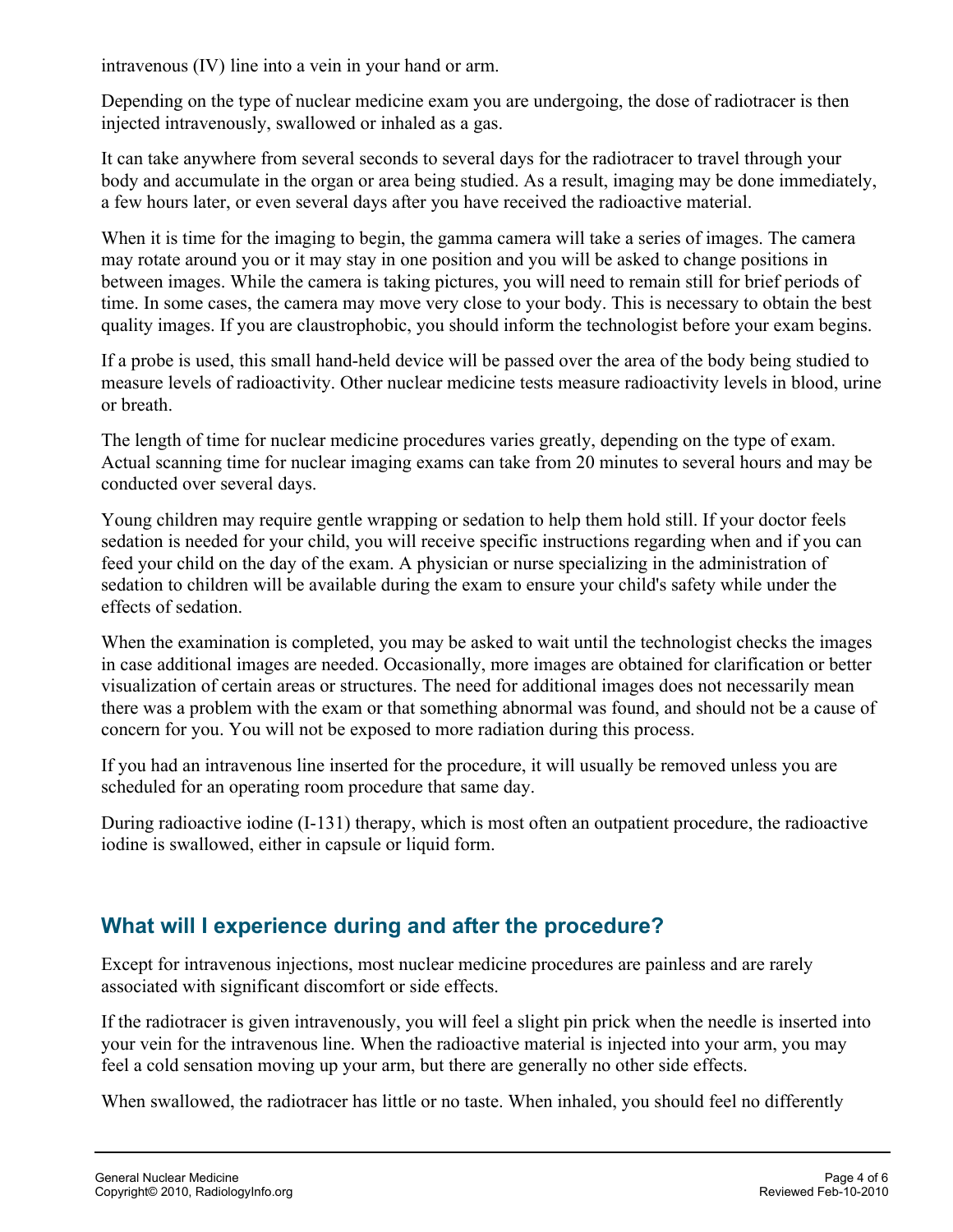than when breathing room air or holding your breath.

With some procedures, a catheter may be placed into your bladder, which may cause temporary discomfort.

It is important that you remain still while the images are being recorded. Though nuclear imaging itself causes no pain, there may be some discomfort from having to remain still or to stay in one particular position during imaging.

Unless your physician tells you otherwise, you may resume your normal activities after your nuclear medicine scan. If any special instructions are necessary, you will be informed by a technologist, nurse or physician before you leave the nuclear medicine department.

Through the natural process of radioactive decay, the small amount of radiotracer in your body will lose its radioactivity over time. It may also pass out of your body through your urine or stool during the first few hours or days following the test. You may be instructed to take special precautions after urinating, to flush the toilet twice and to wash your hands thoroughly. You should also drink plenty of water to help flush the radioactive material out of your body as instructed by the nuclear medicine personnel.

See the Radioactive iodine (I-131) therapy page (www.RadiologyInfo.org/en/info.cfm?pg=radioiodine) for information regarding the side-effects of this treatment.

### **Who interprets the results and how do I get them?**

A radiologist who has specialized training in nuclear medicine will interpret the images and forward a report to your referring physician.

### **What are the benefits vs. risks?**

#### **Benefits**

- The information provided by nuclear medicine examinations is unique and often unattainable using other imaging procedures.
- For many diseases, nuclear medicine scans yield the most useful information needed to make a diagnosis or to determine appropriate treatment, if any.
- Nuclear medicine is less expensive and may yield more precise information than exploratory surgery.

#### **Risks**

- Because the doses of radiotracer administered are small, diagnostic nuclear medicine procedures result in low radiation exposure, acceptable for diagnostic exams. Thus, the radiation risk is very low compared with the potential benefits.
- Nuclear medicine diagnostic procedures have been used for more than five decades, and there are no known long-term adverse effects from such low-dose exposure.
- Allergic reactions to radiopharmaceuticals may occur but are extremely rare and are usually mild. Nevertheless, you should inform the nuclear medicine personnel of any allergies you may have or other problems that may have occurred during a previous nuclear medicine exam.